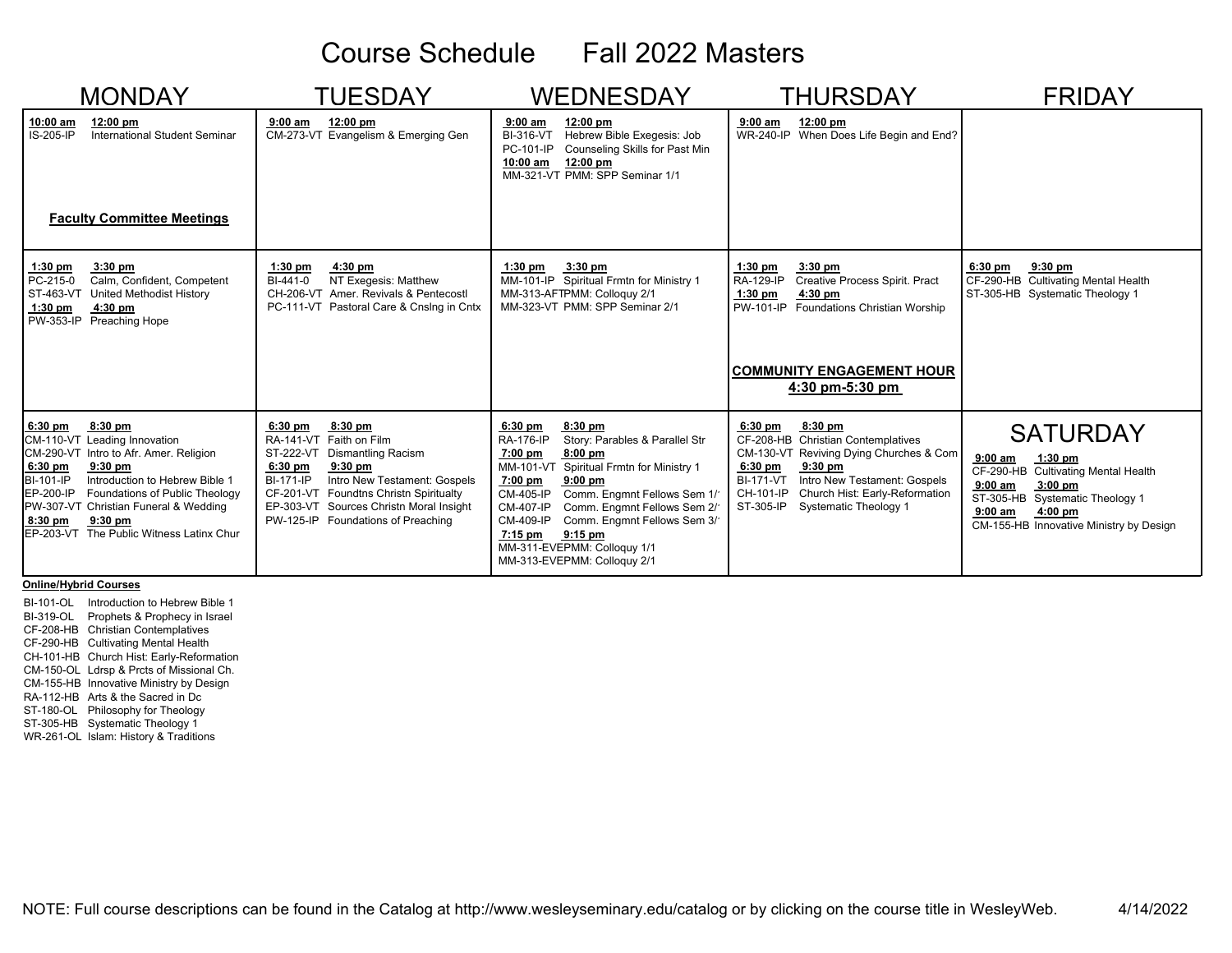## Key to Course Number Endings

IP= Class will be to be face-to-face on campus

OL=Asynchronous online. There may be optional zoom sessions but they aren't required

VT=Virtual with both asynchronous online and required synchronous zoom classes

HB=Hybrid with a combination of asynchronous online, synchronous zoom and some face-to-face classes. The meeting days/times are listed in blue on the course schedule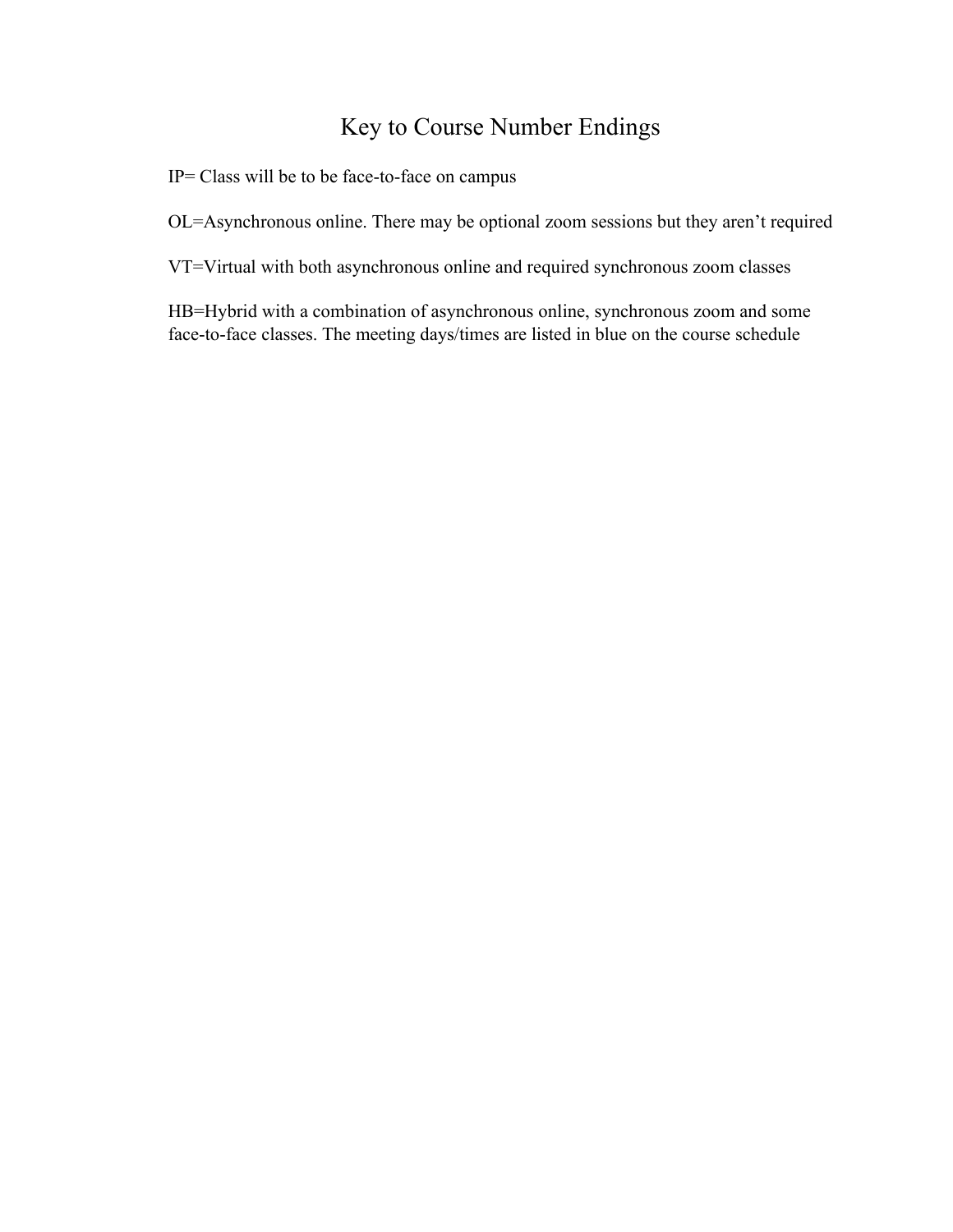

## Biblical Interpretation

| <b>BI-101-IP</b> | Introduction to Hebrew Bible 1<br>6:30PM - 9:30PM<br>Kresge KG-01<br>м                                                                                                                                                    | 3.00 |               | Cho, Paul                  |
|------------------|---------------------------------------------------------------------------------------------------------------------------------------------------------------------------------------------------------------------------|------|---------------|----------------------------|
| <b>BI-101-OL</b> | <b>Introduction to Hebrew Bible 1</b>                                                                                                                                                                                     | 3.00 | <b>Online</b> | Dombkowski Hopkins, Denise |
| <b>BI-171-IP</b> | <b>Introduction to New Testament: Gospels</b><br>6:30PM - 9:30PM<br>Tu<br>Kresge KG-01                                                                                                                                    | 3.00 |               | Holmes, Laura Sweat        |
| <b>BI-171-VT</b> | <b>Introduction to New Testament: Gospels</b><br>6:30PM - 9:30PM<br>Th                                                                                                                                                    | 3.00 |               | Holmes, Laura Sweat        |
| <b>BI-316-VT</b> | <b>Old Testament Exegesis: Job</b><br>9:00AM - 12:00PM<br>w                                                                                                                                                               | 3.00 |               | Cho, Paul                  |
| <b>BI-319-OL</b> | Prophets & Prophecy in Israel                                                                                                                                                                                             | 2.00 | Online        | Brown, Katherine Elizabeth |
| <b>BI-441-0</b>  | <b>New Testament Exegesis: Matthew</b><br>1:30PM - 4:30PM<br>Kresge K-105<br>Tu<br>Prereq: Introduction to New Testament: Gospels and Epistles<br><b>Limited Enrollment: 20</b>                                           | 3.00 |               | Wilson, Carol Bakker       |
|                  | <b>Christian Teaching &amp; Formation</b>                                                                                                                                                                                 |      |               |                            |
| <b>CF-201-VT</b> | <b>Foundations of Christian Spirituality</b><br>6:30PM - 9:30PM<br>Tu                                                                                                                                                     | 3.00 |               | Thomas, Arthur D.          |
| <b>CF-208-HB</b> | <b>Christian Contemplatives &amp; Their Practices</b><br>Th<br>6:30PM - 8:30PM<br>Kresge K-105<br>This class will meet every other week in person.                                                                        | 2.00 | <b>Hybrid</b> | Davis, Deryl A.            |
| <b>CF-290-HB</b> | <b>Cultivating Mental Health Through Spiritual</b><br><b>Practices</b><br>F<br>6:30PM - 9:30PM<br>Kresge K-106<br>9:00AM - 1:30PM<br>Sa<br>This course will meet on campus on September 9-10, Oct 21-22, and December 2-3 | 3.00 | <b>Hybrid</b> | Strukova, Jana             |
|                  | <b>History of Christianity</b>                                                                                                                                                                                            |      |               |                            |
| <b>CH-101-HB</b> | The Church in History: Early Church To<br><b>Reformation</b>                                                                                                                                                              | 3.00 | <b>Hybrid</b> | Oden, Amy G.               |
|                  | This course will meet in person October 3 to 7 with the remainder of the classes online                                                                                                                                   |      |               |                            |
| <b>CH-101-IP</b> | The Church in History: Early Church To<br><b>Reformation</b><br>6:30PM - 9:30PM<br>Th<br>Kresge KG-01                                                                                                                     | 3.00 |               | Harrell, Charles L.        |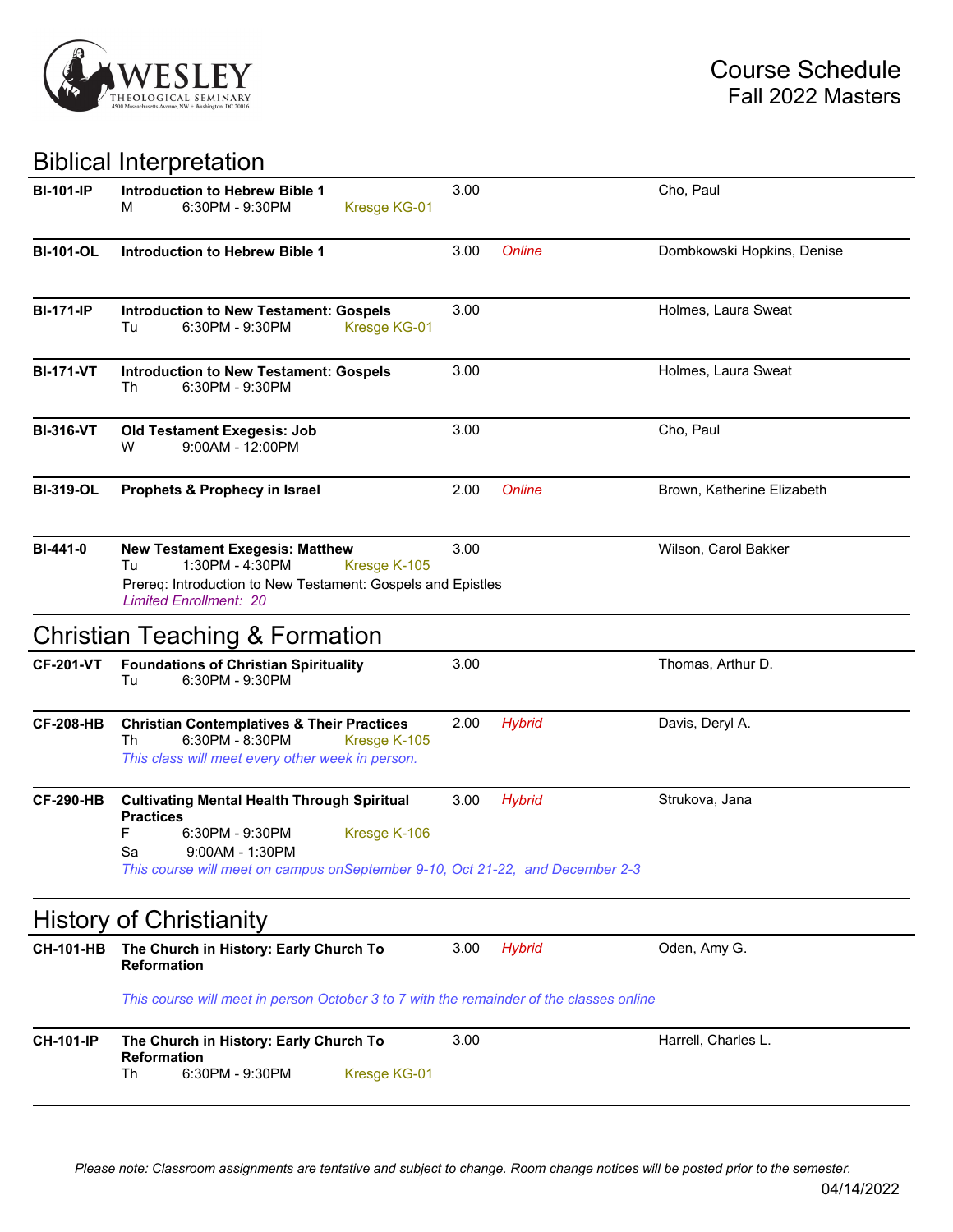

| <b>CH-206-VT</b> | American Revivals and Pentecostalism.<br>1:30PM - 4:30PM<br>Tu                                                                                                                  | 3.00                     | Wingeier-Rayo, Phil     |
|------------------|---------------------------------------------------------------------------------------------------------------------------------------------------------------------------------|--------------------------|-------------------------|
|                  | <b>Congregational Life &amp; Ministry</b>                                                                                                                                       |                          |                         |
| <b>CM-110-VT</b> | Leading Innovation in the Church<br>6:30PM - 8:30PM<br>м                                                                                                                        | 2.00                     | Dingus, Victor Raleigh  |
| <b>CM-130-VT</b> | <b>Reviving Dying Churches &amp; Communities</b><br>6:30PM - 8:30PM<br>Th                                                                                                       | 2.00                     | Daniels, Joseph W.      |
|                  | CM-150-OL Leadership & Practices of the Missional Church 2.00                                                                                                                   | Online                   | Wingeier-Rayo, Phil     |
|                  | United Methodist students who need 3 credits can request the registrar's office add an additional credit hour                                                                   |                          |                         |
| <b>CM-155-HB</b> | <b>Innovation Ministry by Design</b><br>$9:00AM - 4:00PM$<br>Kresge K-105<br>Sa<br>This course will meet 3 times on campus in person: September 10, October 8, and November 12. | 2.00<br><b>Hybrid</b>    | Peck-McClain, Emily     |
| <b>CM-273-VT</b> | <b>Evangelism and Emerging Generations</b><br>9:00AM - 12:00PM<br>Tu<br><b>Limited Enrollment: 30</b>                                                                           | 3.00                     | Powe, Frederick Douglas |
| <b>CM-290-VT</b> | Introduction to the Study of African American<br><b>Religion</b><br>6:30PM - 8:30PM<br>м<br>This course will meet every other Monday beginning on August 29th.                  | 1.00<br>Hunt, C. Anthony |                         |
| <b>CM-405-IP</b> | <b>Community Engagement Fellows Seminar 1/1</b><br>7:00PM - 9:00PM<br>W                                                                                                         | 2.00                     | Parrish, Lorena         |
| <b>CM-407-IP</b> | <b>Community Engagement Fellows Seminar 2/1</b><br>7:00PM - 9:00PM<br>W                                                                                                         | 2.00                     | Parrish, Lorena         |
| <b>CM-409-IP</b> | <b>Community Engagement Fellows Seminar 3/1</b><br>7:00PM - 9:00PM<br>W                                                                                                         | 1.00                     | Parrish, Lorena         |
|                  | <b>Ethics &amp; Public Theology</b>                                                                                                                                             |                          |                         |
| <b>EP-200-IP</b> | <b>Foundations of Public Theology</b><br>6:30PM - 9:30PM<br>Kresge K-106<br>м                                                                                                   | 3.00                     | Elgendy, Rick           |
| <b>EP-203-VT</b> | The Public Witness of the Latinx Church Public<br><b>Theology in the United States</b><br>8:30PM - 9:30PM<br>м                                                                  | 3.00                     | Crena, Lucila           |
| <b>EP-303-VT</b> | <b>Sources of Christian Moral Insight</b><br>6:30PM - 9:30PM<br>Tu<br><b>Limited Enrollment: 25</b>                                                                             | 3.00                     | Elgendy, Rick           |
| <b>EP-490-IP</b> | <b>Capstone Project in Faith &amp; Public Life</b>                                                                                                                              | 3.00                     | Elgendy, Rick           |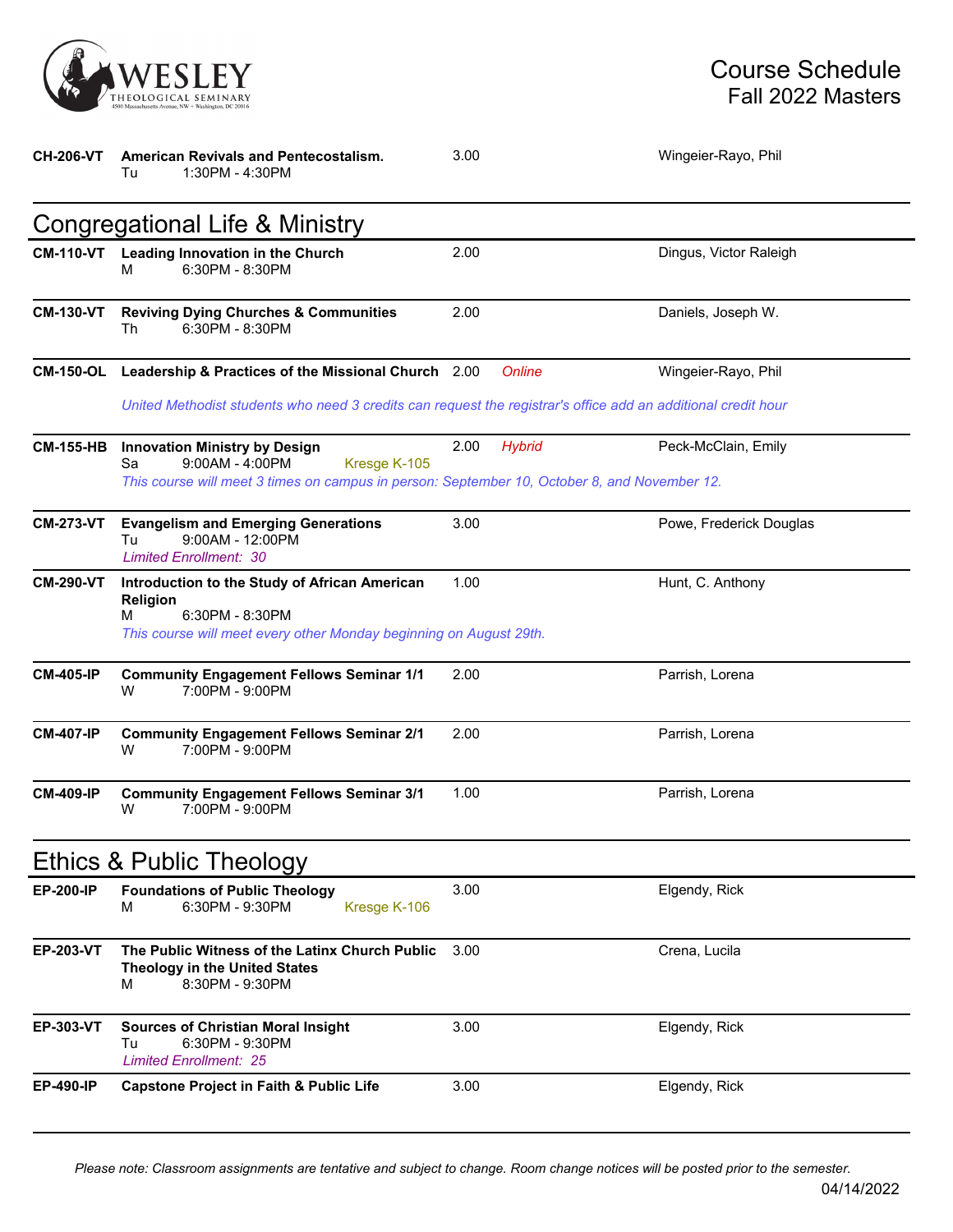

## Integrated Theological Studies

|                  | megratoa moorogroar otaaro                                                                                                                                              |      |                |                                                 |
|------------------|-------------------------------------------------------------------------------------------------------------------------------------------------------------------------|------|----------------|-------------------------------------------------|
| <b>IS-100-IP</b> | <b>Master of Arts Integrative Seminar</b>                                                                                                                               | 1.00 |                | Mitchell, Beverly E.                            |
| <b>IS-205-IP</b> | <b>International Student Seminar</b>                                                                                                                                    | 1.00 |                | Santiago, Karen                                 |
|                  | 10:00AM - 12:00PM<br>м                                                                                                                                                  |      | Pass/Fail Only |                                                 |
| IS-501-0         | <b>Master of Theological Studies Paper</b>                                                                                                                              | 3.00 |                | Cho, Paul                                       |
|                  | Practice in Ministry & Mission                                                                                                                                          |      |                |                                                 |
| <b>MM-101-IP</b> | Spiritual Formation for the Practice of Ministry 1 2.00<br>1:30PM - 3:30PM<br>Kresge K-106<br>w                                                                         |      | Pass/Fail Only | Peck-McClain, Emily<br>Sinkfield, Willie Antoni |
|                  | MM-101-VT Spiritual Formation for the Practice of Ministry 1 2.00<br>7:00PM - 8:00PM<br>W                                                                               |      | Pass/Fail Only | Peck-McClain, Emily<br>Sinkfield, Willie Antoni |
|                  | MM-311-AFT PMM: Practice in Ministry and Mission Colloquy 1.00<br>1/1                                                                                                   |      |                | Works, Nick J.                                  |
|                  | Prereq: MM-101 and -102, completion of Ministry and SocialýSciences req., and 30 credit hours of total study<br>This class will meet virtually                          |      | Pass/Fail Only | Whitten, Debra Mae                              |
|                  | MM-311-EVE PMM: Practice in Ministry and Mission Colloquy 1.00<br>1/1                                                                                                   |      |                | Works, Nick J.                                  |
|                  | W<br>7:15PM - 9:15PM<br>Prereq: MM-101 and -102, completion of Ministry and SocialýSciences req., and 30 credit hours of total study<br>This course will meet virtually |      | Pass/Fail Only | Whitten, Debra Mae                              |
|                  | MM-313-AFT PMM: Practice in Ministry and Mission Colloquy 1.00                                                                                                          |      |                | Works, Nick J.                                  |
|                  | 2/1<br>W<br>1:30PM - 3:30PM<br>Prereq: MM-312 or MM-347<br>This course will meet virtually                                                                              |      | Pass/Fail Only | Whitten, Debra Mae                              |
|                  | MM-313-EVE PMM: Practice in Ministry and Mission Colloquy 1.00                                                                                                          |      |                | Works, Nick J.                                  |
|                  | 2/1<br>W<br>7:15PM - 9:15PM<br>Prereq: MM-312 or MM-347<br>This class will meet virutally                                                                               |      | Pass/Fail Only | Whitten, Debra Mae                              |
| <b>MM-321-VT</b> | PMM: Student Pastor Program Seminar 1/1<br>10:00AM - 12:00PM<br>W<br>This course will meet virtually                                                                    | 1.00 | Pass/Fail Only | Works, Nick J.<br>Whitten, Debra Mae            |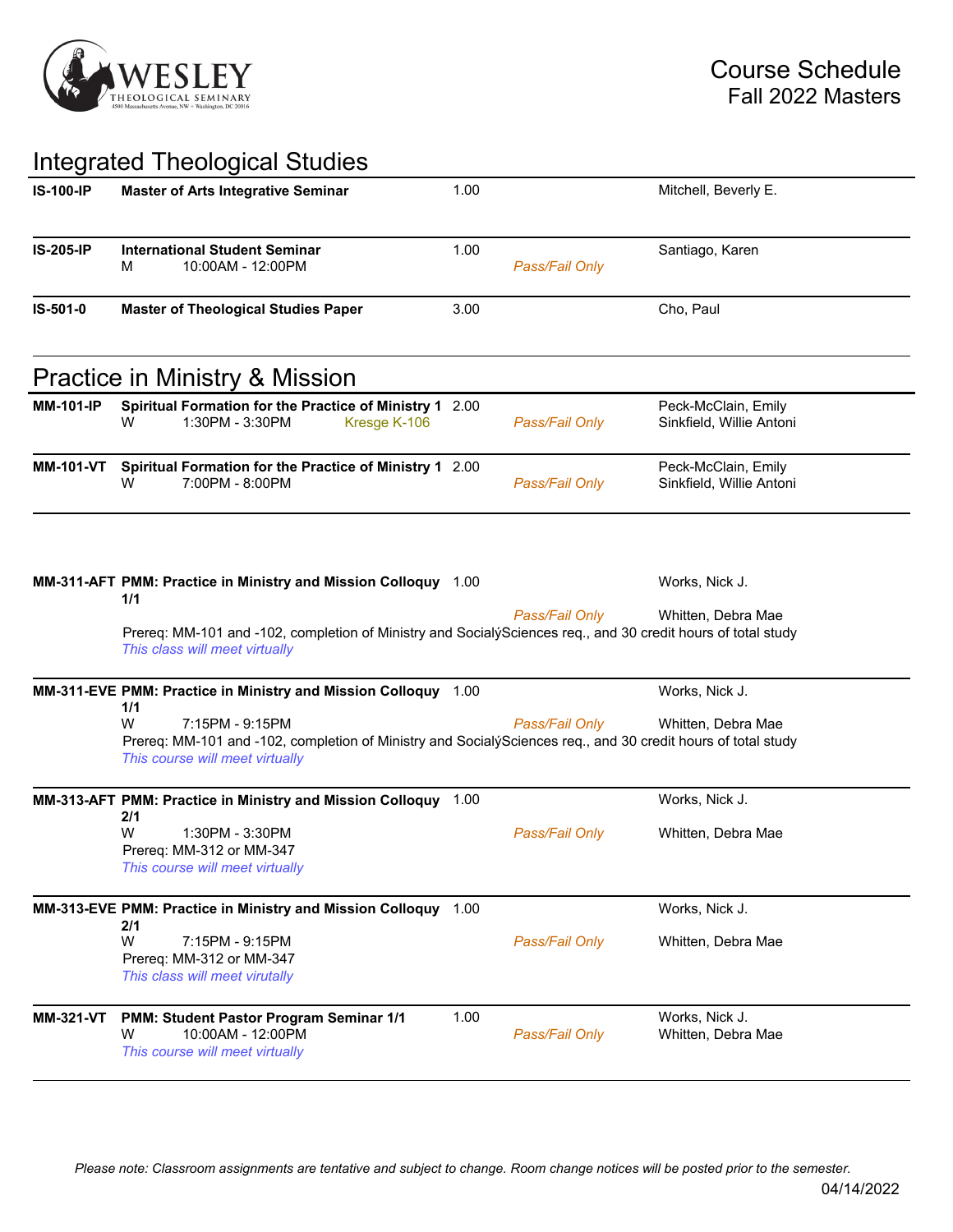

| <b>MM-323-VT</b>  | PMM: Student Pastor Program Seminar 2/1<br>1:30PM - 3:30PM<br>W<br>Prereq: MM-322<br>This course will meet virtually | 1.00 | Pass/Fail Only | Works, Nick J.<br>Whitten, Debra Mae |
|-------------------|----------------------------------------------------------------------------------------------------------------------|------|----------------|--------------------------------------|
| MM-350-0          | <b>PMM: Intercultural Immersion</b>                                                                                  | 2.00 | Pass/Fail Only | Works, Nick J.                       |
|                   | Prereq: Completion of 30 credit hours.                                                                               |      |                |                                      |
| <b>Non Credit</b> |                                                                                                                      |      |                |                                      |
| <b>NC-005-0</b>   | <b>Orientation</b>                                                                                                   | 0.00 |                |                                      |
| <b>NC-114-0</b>   | <b>Academic Writing for Seminarians Students</b>                                                                     | 0.00 | Pass/Fail Only | Stewart, Raedorah                    |
|                   | Pastoral Care & Counseling                                                                                           |      |                |                                      |
| <b>PC-101-IP</b>  | <b>Counseling Skills for Pastoral Ministry</b><br>w<br>9:00AM - 12:00PM<br><b>Limited Enrollment: 15</b>             | 3.00 |                | Comstock, Joanne P.                  |
| <b>PC-111-VT</b>  | <b>Pastoral Care and Counseling in Contexts</b><br>1:30PM - 4:30PM<br>Tu<br><b>Limited Enrollment: 18</b>            | 3.00 |                | Johnson, Cedric C.                   |
| PC-215-0          | Calm, Confident, Competent: Family Systems<br>1:30PM - 3:30PM<br>Kresge K-105<br>м                                   | 2.00 |                | Campbell, Gina Gilland               |
| PC-491-0          | <b>Clinical Pastoral Education 0.5 Unit</b><br>Prereq: PC-101 or PC-111                                              | 3.00 | Pass/Fail Only |                                      |
| PC-493-0          | <b>Clinical Pastoral Education 1.0 Unit</b><br>Prereq: PC-101 or PC-111                                              | 6.00 | Pass/Fail Only |                                      |
|                   | Preaching and Worship                                                                                                |      |                |                                      |
| <b>PW-101-IP</b>  | <b>Foundations of Christian Worship</b><br>1:30PM - 4:30PM<br>Th<br>Kresge KG-01                                     | 3.00 |                | Na, Hyemin                           |
| <b>PW-125-IP</b>  | <b>Foundations of Preaching</b><br>6:30PM - 9:30PM<br>Kresge K-106<br>Tu                                             | 3.00 |                | Miles, Veronice                      |
| <b>PW-307-VT</b>  | The Christian Funeral & Wedding<br>6:30PM - 9:30PM<br>м                                                              | 3.00 |                | McCullough, Amy Peed                 |
| <b>PW-353-IP</b>  | Preaching Hope in Times Like These<br>1:30PM - 4:30PM<br>М                                                           | 3.00 |                | Miles, Veronice                      |
|                   | <b>Religion and the Arts</b>                                                                                         |      |                |                                      |